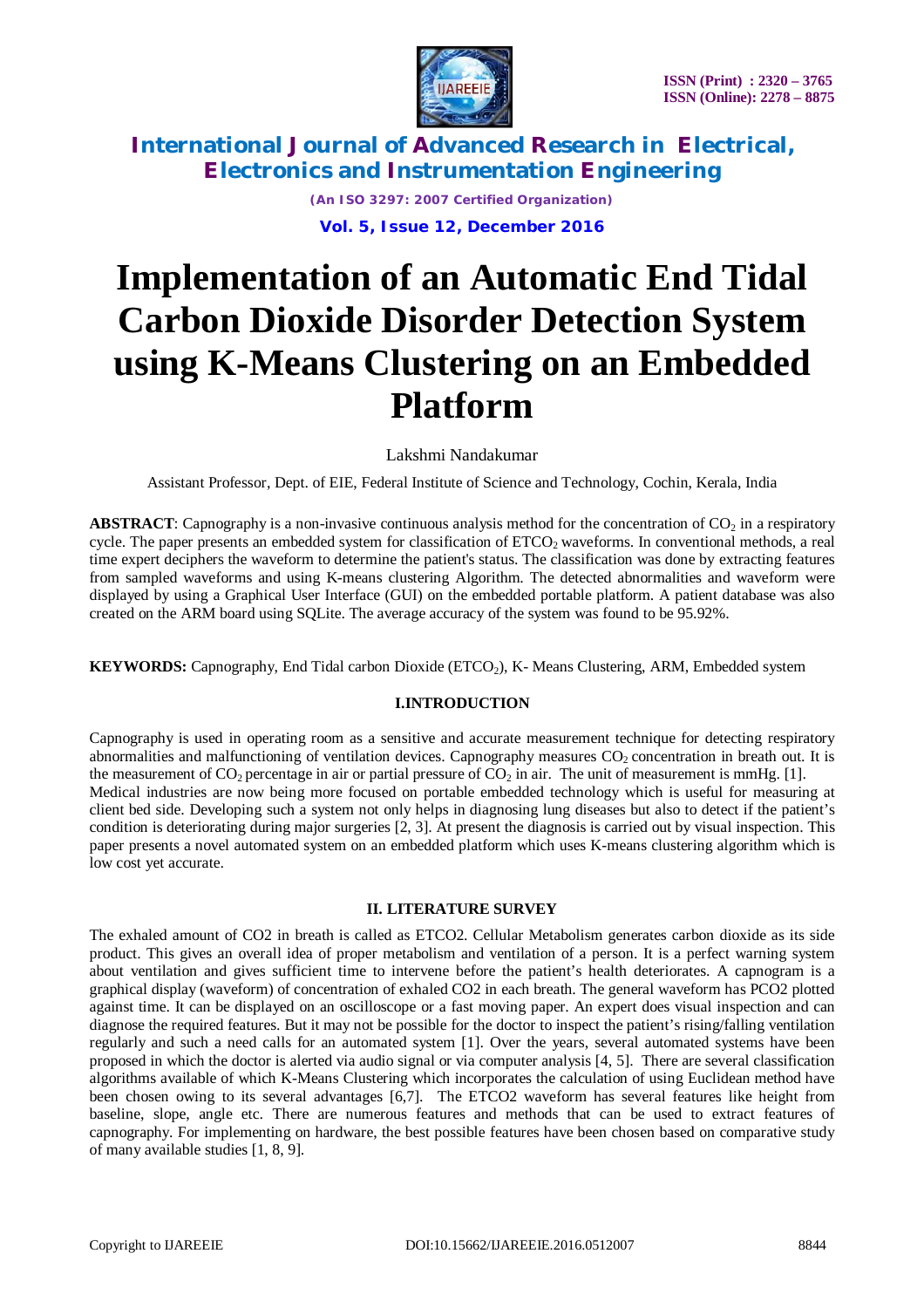

*(An ISO 3297: 2007 Certified Organization)*

**Vol. 5, Issue 12, December 2016**

#### **III.SYSTEM DESCRIPTION – SOFTWARE**

The fig 1 shown below shows the basic block diagram of  $ETCO<sub>2</sub>$  disorder detection system. The software of the system has mainly 4 parts - feature extraction algorithm, classification algorithm, GUI and database. The parameters are extracted from the signal and were interpreted and classified using K-Means algorithm [6,7]. The parameters, abnormality and extracted features were displayed on a GUI. A database is maintained to store the patient information and results. The software section is described in detail in the following sections.



Fig 1 Block diagram representation of the implemented system

EXTRACTION OF FEATURES: The data for testing was collected from capnobase.org, which is an online database of capnogram readings [9]. A typical capnogram is shown in fig 2.



Fig 2: A typical capnogram waveform simulated using data from capnobase

The data is in the form of .mat file with 1500 samples of ETCO<sub>2</sub> values and a sampling rate of 25Hz. Initially, the recordings were normalised so that the variables effect is negated on the data. After normalization, the amplitudes lie between +1 and -1.The following parameters were extracted from the capnogram: S1, S2 and SR. S1 are calculated as the gradient of the slope formed from point where capnogram first rises above 4mmHg. S2 is the gradient of slope of 0.75 seconds to 0.25 seconds from end tidal peak [1]. SR or Slope ratio is calculated as: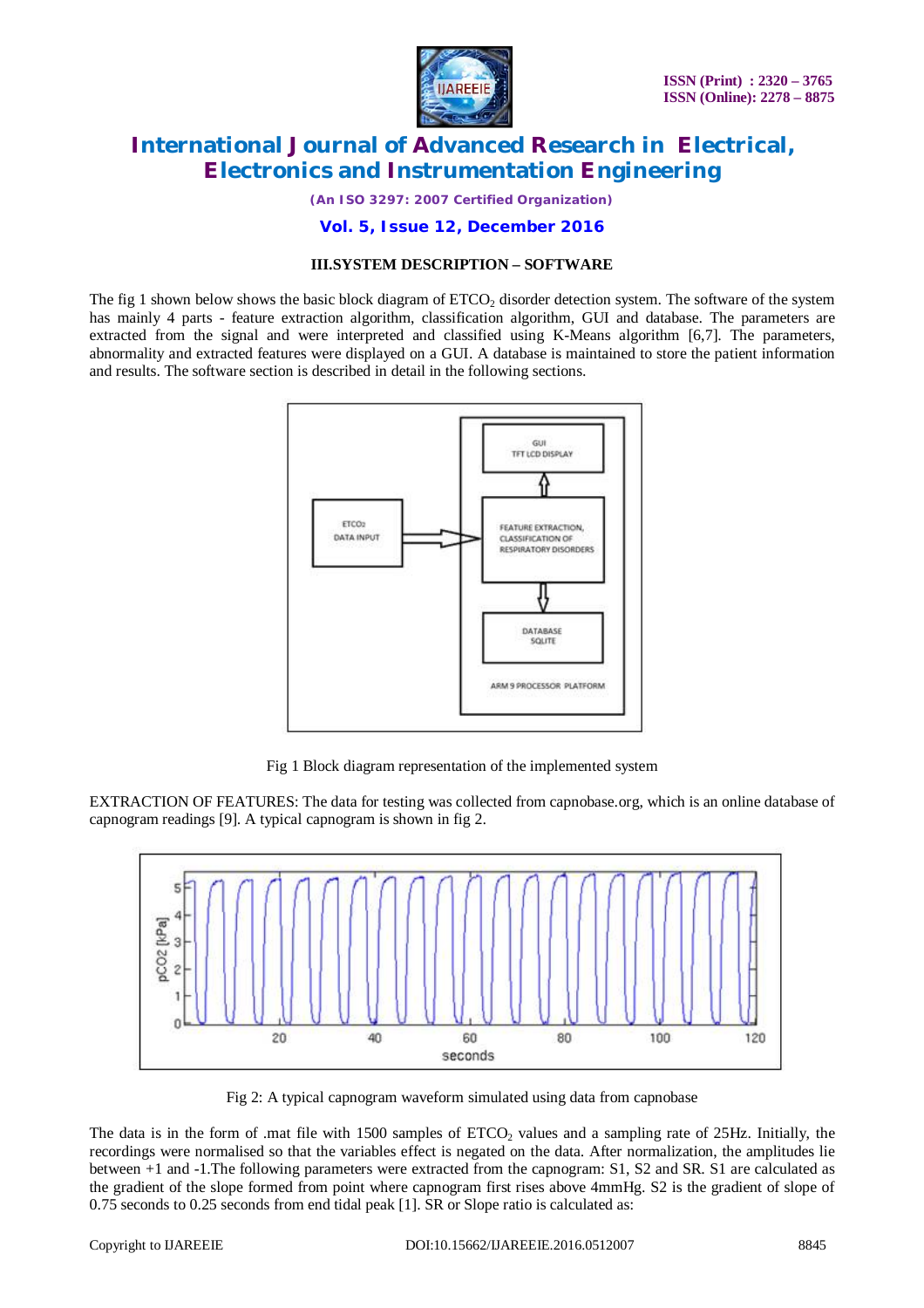

*(An ISO 3297: 2007 Certified Organization)*

### **Vol. 5, Issue 12, December 2016**

#### $S$ R=  $(S2/S1)*100$  (1)

ANGLE ALPHA: It is intersection angle between S1 and S2. The Hjorth parameters i.e., activity, mobility and complexity are also extracted. Activity is the squared standard deviation of the amplitude of the waveform. It is represented as

$$
Amplitude A=a0 \tag{2}
$$

where a0 is variance or mean power of signal

MOBILITY: Mobility is calculation of the standard deviation of the slope with reference to the standard deviation of the amplitude. It is represented by

 $C = [a_2/a_0]^{1/2}$ (3)

where a2 is the variance of the 1st derivative of the signal.

COMPLEXITY: It gives the measure of excessive details. It is given by

 $C = [a_4/a_0]^{1/2}$ 

 (4) The three parameters – activity, mobility and complexity are known as Hjorth parameters. The height and baseline of capnogram are also extracted

K-MEANS CLUSTERING : The features used in classification are activity, height, mobility, and complexity, S1, S2 and SR. The data set was partitioned into K-Clusters and data points are randomly assigned to clusters so that the clusters have same number of data points. Calculation of distance from each data point to cluster is done. If data point is closest to its own cluster, it is left where it is. Else it is moved to the closest cluster. The above process is repeated till no data point needs to be moved from its cluster. Cluster1 was taken as hypoventilation, cluster 2 as regular ventilation, and cluster 3 as obstructive ventilation. The algorithm was simulated in Linux OS and the 2 program modules were written in C language.

GUI: The graphical user interface was implemented using QTCreator. It is a cross platform C++ integrated development environment [11]. The various pushbuttons designed on GUI are for displaying patient details, saving patient details on database, clearing fields to enter the patient name and id. A button was also provided to quit the application.

DATABASE: The database used to store the patient details in the embedded portable device was SQLite. It is a software library that implements a self contained, server-less, zero configuration, and transactional SQL database engine [12].

### **IV. IMPLEMENTATION ON EMBEDDED PLATFORM**

Most of the medical devices are now implemented on embedded platforms to lower cost, ease of use, portability etc. The hardware used for this application was MINI 2440, a single board computer. The SBC chosen has S3C2440 A, a 32 bit microcontroller based on ARM920T processor. The host processor used was x86[13]. The cross development tool chain for the target architecture is arm-linux-gcc. The tool chain was installed in the PC for cross compilation of application programs.

The approximate memory requirement of system was calculated to be 60MB including the application code, various libraries and to store the details of at least 100 patients. The system was also equipped with the following peripherals: an LCD touch screen display, memory and a USB serial port for downloading the programs and for providing a connection to the computer. The target board was ported with Linux kernel, Boot loader, Linux kernel, system files and the GUI libraries. The application program, GUI using QT creator was cross compiled using arm-linux-gcc tool chain to produce the binary files necessary to run on the ARM platform. The binary files were downloaded to the development board using USB flash drive. Figure 3 shows application running on target board.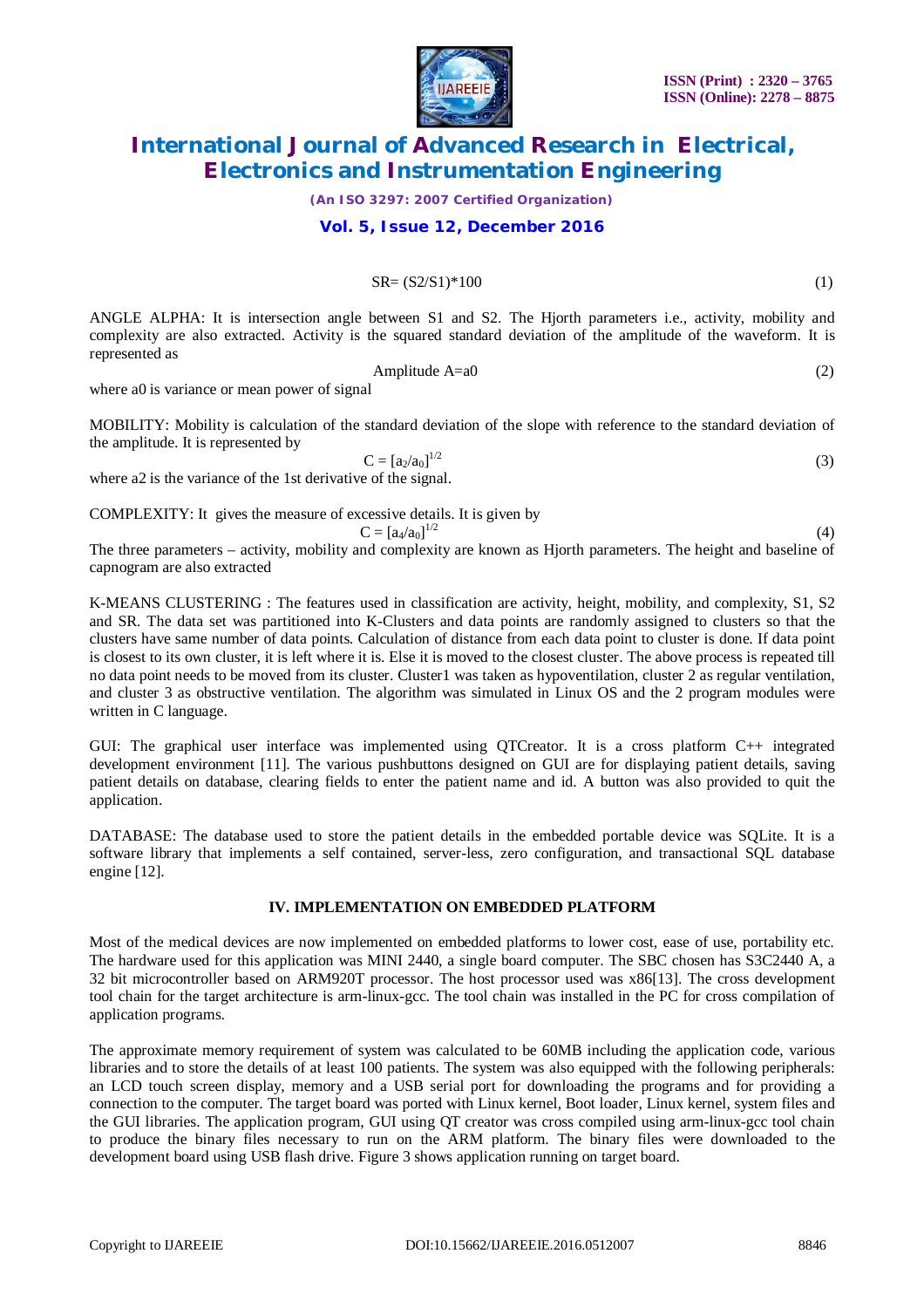

*(An ISO 3297: 2007 Certified Organization)*







## **V. RESULT AND DISCUSSION**

Seven features were extracted from the capnogram signal of each patient. For testing the application, the data were taken from capnobase.org. The application was first simulated using Octave tool. The extracted features are used to identify the respiratory abnormality by classification using K-Means Clustering algorithm. The results obtained after kmeans clustering algorithm is shown in table 1. For testing the application, features of 49 patients were used. The accuracy of the application on an embedded platform was calculated by comparing with an expert's manual diagnosis.

| Table 1: Accuracy of developed system |          |
|---------------------------------------|----------|
| <b>Disease</b>                        | Accuracy |
| Regular ventilation                   | 100\%    |
| Hypoventilation                       | 90%      |
| Obstructive                           | 88.89%   |
| Average                               | 95.92%   |
|                                       |          |

## **VI.CONCLUSION**

An embedded system for ETCO<sub>2</sub> disorder detection system using K-means Classification on Embedded platform was presented in this paper. The important features that were extracted from the data were mobility; complexity, S1, S2, SR, height activity and these were used for classification purpose. The system had a satisfactory average accuracy of 95.92% when compared to an existing system of manual diagnosis. The cost of the system is low since all the softwares used were open source and only the essential hardware was interfaced with the controller. In future, it may also be possible that the same algorithm be modified to sub- classify obstructive and hypoventilation. The main advantages of the system are that it is low cost, accurate, portable and automatic. The system not only aids the doctor for diagnosis but can also serve as a tool for detecting patient's deteriorating condition while undergoing surgery.